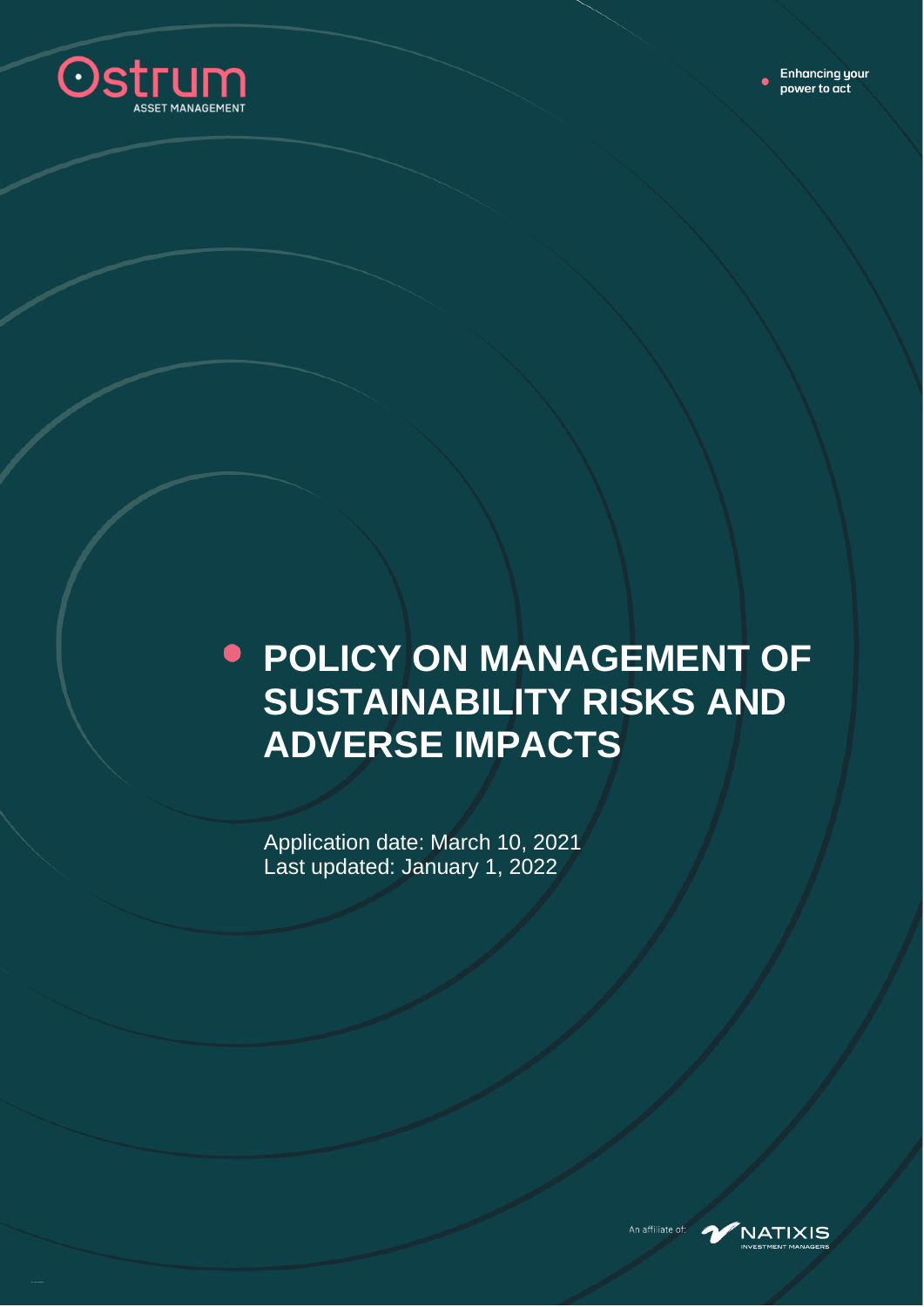### **CONTENTS**

| 1.   | <b>DETAILED DESCRIPTION</b>                                                                                         | 3                |
|------|---------------------------------------------------------------------------------------------------------------------|------------------|
| 1.1. | Policy on integration of sustainability risks into investment decision-making processes                             | 5                |
| 1.2. | Adequate due diligence policy on the principal adverse impacts of investment decisions on<br>sustainability factors | 13 <sup>13</sup> |
| 1.3. | Description, assessment methods, measurement and monitoring of portfolios managed by Ostrum<br>Asset Management     | 14               |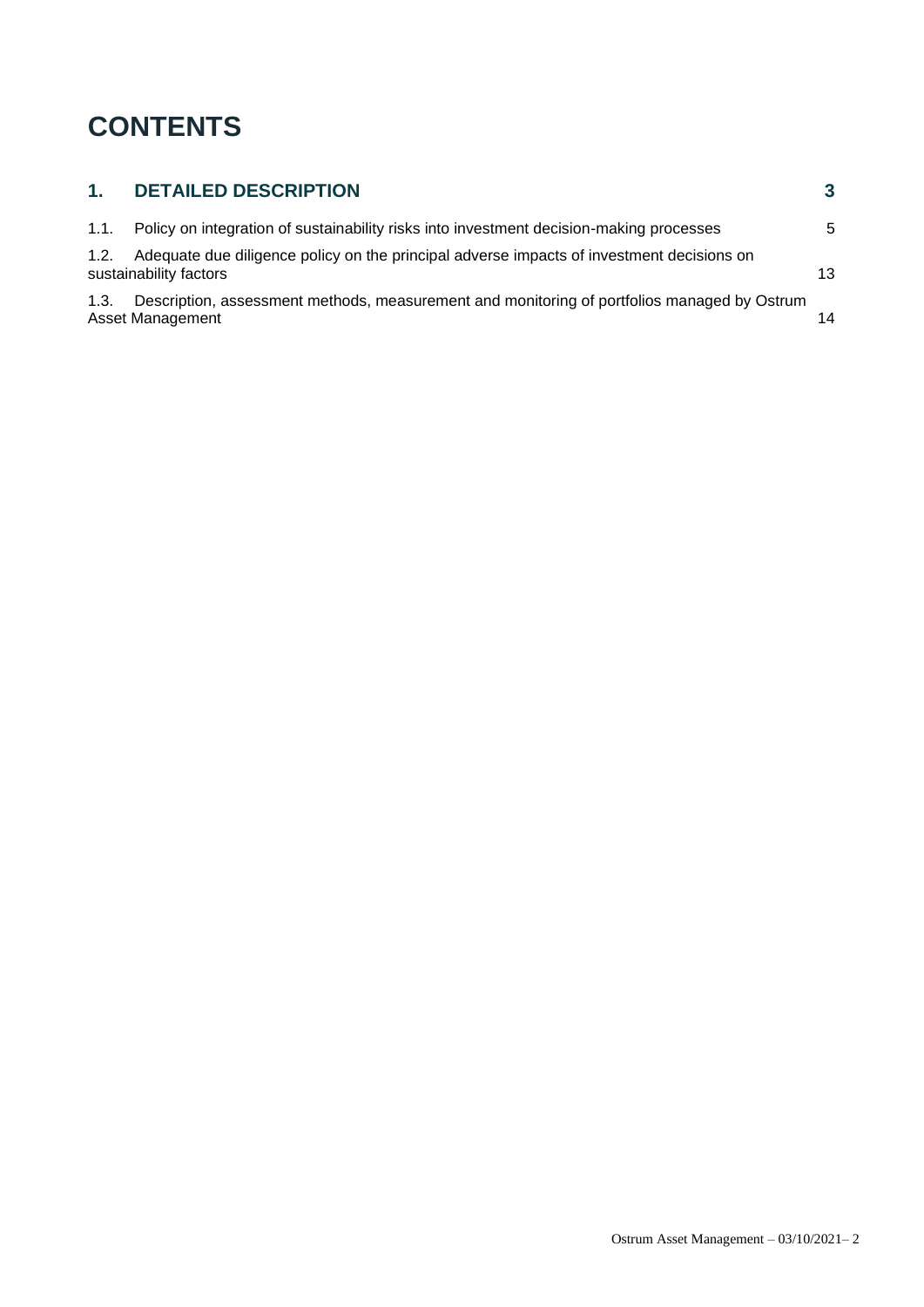### <span id="page-2-0"></span>**1. DETAILED DESCRIPTION**  $\bullet$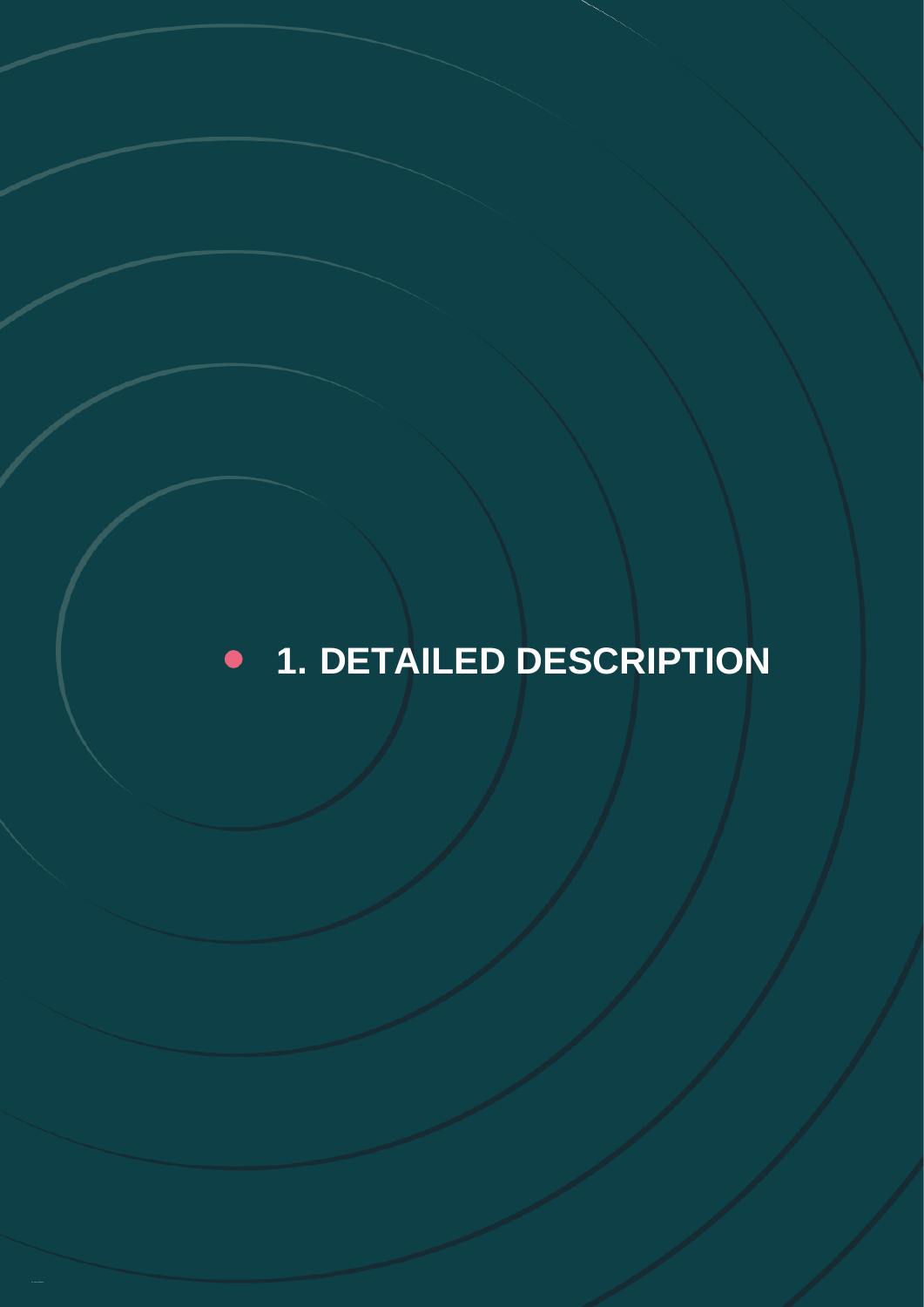Ostrum Asset Management has long been committed to pioneering sustainable development and responsible investment. We fully incorporate non-financial aspects into our issuer quality analysis and offer responsible investment solutions for our clients to fit with their own ESG (Environmental, Social, Governance) philosophies and goals.

Ostrum Asset Management is committed to co-constructing a long-term relationship with its clients, based on responsibility and transparency, but also to being an exemplary company as a whole, as it fosters close dialogue with all its stakeholders to promote a positive impact from its business on surrounding society. We strive to consistently act as a responsible investor as we address our clients' needs, while also ensuring a positive impact on society as a whole.

Ostrum Asset Management is one of the best positioned players in the 2021 edition of the H&K index "Responsible Investment Brand Index": in the top 5 in France, in the top 10 in Europe as well as in the 16% of global players identified as "Avant-Gardists" (Hirschel & Kramer Index, RIBITM)<sup>1</sup>..

As a signatory to the Principles for Responsible Investment (PRI<sup>2</sup>) since 2008, Ostrum Asset Management was once again applauded in 2020 for the quality of its approach to responsible investment, receiving A/A+ ratings for all its asset classes under management.

In 2021, Ostrum Asset Management decided to issue a TCFD<sup>3</sup> report for the first time, marking our commitment to climate-related issues. The report is available on our company website.

We also set out our responsible investment policy, which is available on our website, particularly in our report on the Energy Transition for Green Growth Act, published in April 2021, where we outline our contribution to the energy transition, our responsible investment initiatives, and our pledges to our clients and broader society. Here at Ostrum Asset Management, the Risk department updates senior management on our operational risk management set-up for the company as a whole during in-house operational risk committee meetings. Our operational risk mapping is also presented and approved once each year: this procedure aims to present and qualify areas of risk, some of which are assessed from a climate/social and environmental risk standpoint.

Taking a responsible investment approach means seeking to deliver sustainable performances for our clients, while complying with our own ethical standards and values, with a view to developing our positive impact on society. By systematically incorporating ESG criteria into our analysis, developing our SRI range and implementing a stringent exclusion policy, we apply our values across each and every aspect of our business.

<sup>1</sup> The H&K Responsible Investment Brand Index (RIBITM) assesses asset managers' ability to translate their commitment to sustainable development into their identity and brand. Carried out for the 4th consecutive year, it covers more than 500 asset management companies worldwide.

<https://www.unpri.org/>

<sup>&</sup>lt;sup>3</sup> Task Force on Climate-related Financial Disclosures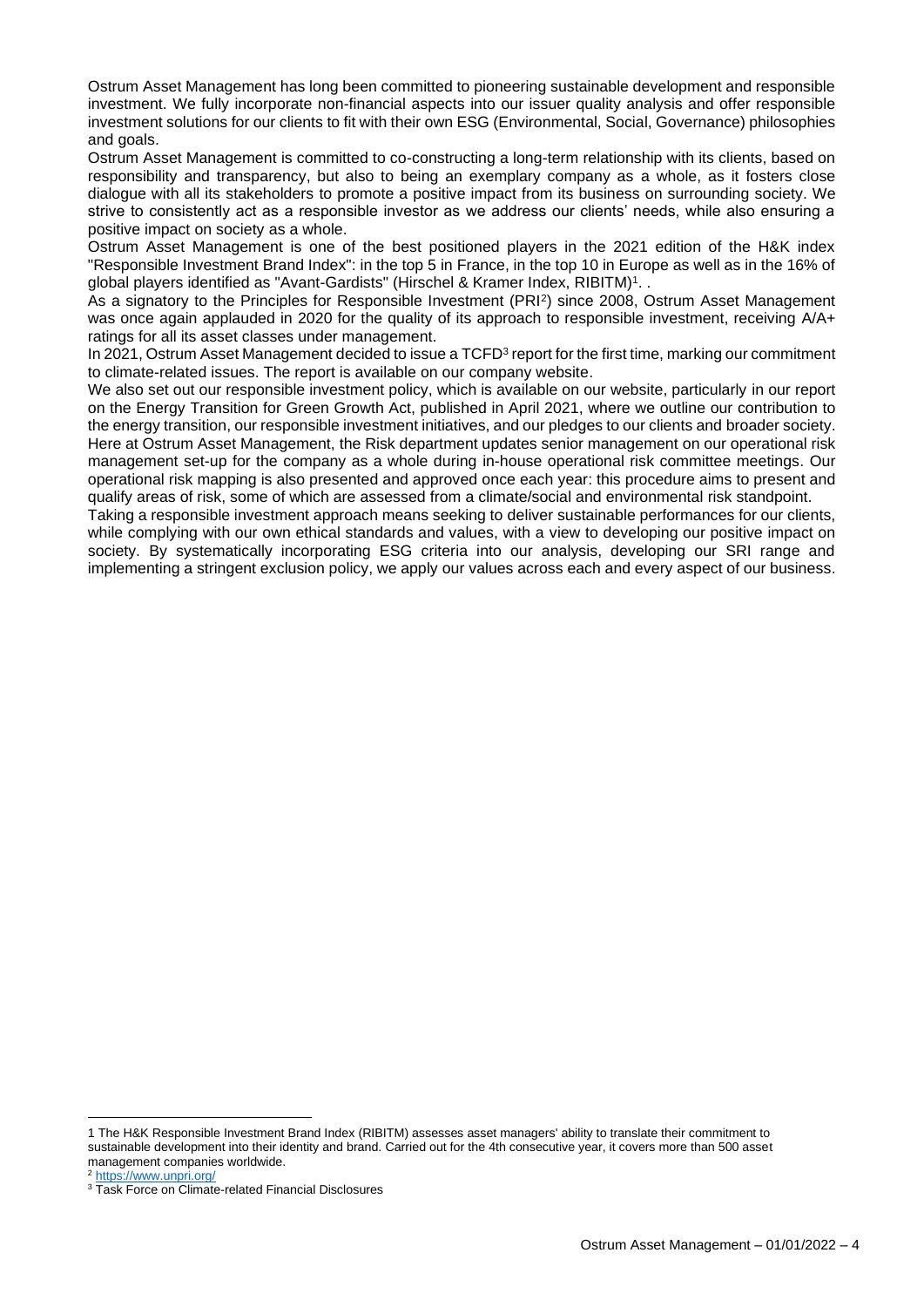## <span id="page-4-0"></span>**1.1. POLICY ON INTEGRATION OF SUSTAINABILITY RISKS INTO INVESTMENT DECISION-MAKING PROCESSES**

We set out our policy on sustainability risks, in accordance with article 3 of the Regulation of the European Parliament and of the Council on disclosures relating to sustainable investments and sustainability risks, known as SFDR<sup>4</sup> .

As required by article 29 of the French law on energy and the climate<sup>5</sup>, our policy additionally includes details on the risks related to climate change as well as biodiversity-related risks.

Sustainability risks<sup>6</sup> and opportunities are factored into our assessment of business sectors as well as companies via our quality and risk analysis.

We take on board these sustainability risks in the following various ways:

- Our extremely stringent exclusion policies;
- Our controversy management policy;
- Screening for ESG criteria across almost 100% of the assets we manage;
- Non-financial aspects are systematically included in our issuer analysis where information is deemed to be material, i.e. having an impact on the issuer's credit risk;
- Our engagement policy.

**We combine these various actions to single out any environmental, social or governance event or condition that, if it occurs, could cause an actual or a potential material negative impact on the value of the investment.**

#### Exclusion policies

**Ostrum Asset Management has adopted a series of stringent exclusion policies to rule out all companies with hefty ESG risks from our portfolios and thus curb any risks that could have an actual or potential material negative impact on the value of the investment.** 

Ostrum Asset Management has defined strict exclusion policies in order to exclude from its investment universe any sector or issuer that does not comply with fundamental responsibility principles. Some exclusion policies apply to all our funds (Weapons, Blacklisted States), while others cover all our open-ended funds (Coal, Tobacco and Worst Offenders<sup>7</sup> ), and we promote them to our clients through constant dialogue. We also offer specific exclusion policies to our clients, in line with their objectives. In order to continuously improve its practices, Ostrum Asset Management reinforced its coal exclusion policy in 2019 and further bolstered it from 2021.

We firstly apply the principles set out in the United Nations Global Compact on certain major themes i.e. support for human rights, compliance with international labor standards, respect for the environment, anticorruption efforts and compliance with the SDG<sup>8</sup>.

**On the basis of these principles, we exclude from our portfolios any issuers carrying high sustainability risks and adverse impacts on environmental, social and governance aspects.** 

**We exclude any controversial issuers on the basis of our other exclusion policies.**

<sup>4</sup> Regulation (EU) 2019/2088 of the European Parliament and of the Council of 27 November 2019 on sustainability-related disclosures in the financial services sector

<sup>5</sup> French Act No. 2019-1147 of 8 November 2019 on energy and the climate

<sup>&</sup>lt;sup>6</sup> Sustainability risk means an environmental, social or governance event or condition that, if it occurs, could cause an actual or a potential material negative impact on the value of the investment

<sup>&</sup>lt;sup>7</sup> Cf Worst Offenders policy below

<sup>8</sup> The United Nations' Sustainable Development Goals are a call for action by all countries – poor, rich and middle-income – to promote prosperity while protecting the planet. They recognize that ending poverty must go hand-in-hand with strategies that build economic growth and address a range of social needs including education, health, social protection, and job opportunities, while tackling climate change and environmental protection.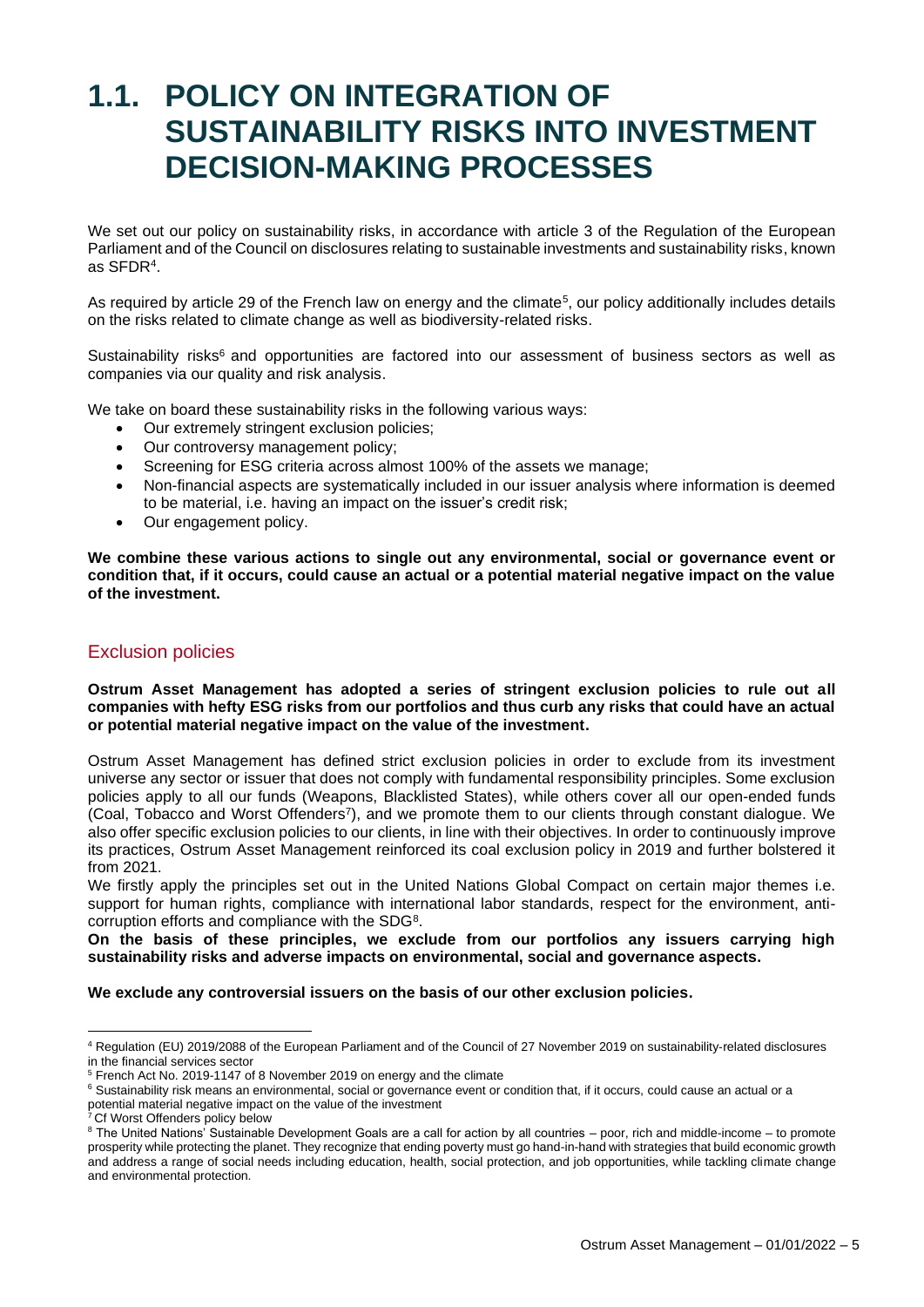#### *Controversial weapons*

We exclude any companies involved in the use, development, production, sale, distribution, stockpiling and transfer of anti-personnel mines and cluster bombs, in accordance with the Ottawa Treaty and the Oslo Convention.

#### *Blacklisted states*

Ostrum Asset Management complies stringently with current regulation and does not invest in:

- countries under US or European embargo, which would contravene current restrictions;
- countries identified by the Financial Action Task Force (FATF) as presenting severe deficiencies in their anti-money laundering and combating the financing of terrorism set-up worldwide.

#### *Coal*

Ostrum Asset Management rolled out an initial coal exclusion policy in 2018 before adding to its pledges in 2019. In late 2020, we took fresh measures to bolster this strategy, setting out a timetable for application to all open-ended funds we manage, as well as all mandates and dedicated funds, unless clients request otherwise:

As of January 1, 2021, Ostrum Asset Management no longer invests in companies that develop new coal projects (including infrastructure developers). This policy applies with a six-month timescale for divesting holdings in companies concerned under normal market conditions.

Ostrum Asset Management also excludes from its investment scope companies whose business depends primarily on producing, transporting and selling coal derived using aggressive mountain top removal methods (MTR), used in the Appalachian Mountains, in the east of the United States.

From July 1, 2021, we lowered the thresholds in our coal policy. Coal issuers will be excluded by January 2022 (and can no longer be invested in from July 2021) if they exceed the following thresholds:

- 20% of energy generation revenue streams derived from coal or from coal production,
- 10 million tons of thermal coal production on an annual basis,
- 5 GW in installed capacity,
- a coal share of power generation of 20%.

These thresholds equate to limits set out by the 2020 Global Coal Exit List (GCEL).

Additionally, Ostrum Asset Management will no longer invest from 2022 in companies that had not set out a transition plan by 2021 to exit the coal sector in alignment with the Paris Agreement.

Investments based on this criterion will cease as of January 1, 2022, with a six-month timeframe to run down existing positions under normal market conditions. Ostrum Asset Management engages and dialogues extensively with companies as it applies this measure.

We have set out key indicators to analyze issuers' trajectories and thereby ensure the credibility of exit plans, their funding and implementation:

- Include exit strategy milestones for the short, medium and long term,
- Update the company's progress on their exit strategy each year to inform investors,
- Use precise science-based targets (we recommend the use of SBTI),
- Provide details on investment made by the company and the required transition costs to roll out the exit plan.

Ostrum Asset Management will evaluate this policy on a regular basis and adapt its exclusion thresholds accordingly.

#### *Tobacco*

Ostrum Asset Management rolled out its tobacco exclusion policy in 2018, a sector that runs contrary to the United Nations' Sustainable Development Goals due to its particularly negative social, societal and environmental impacts.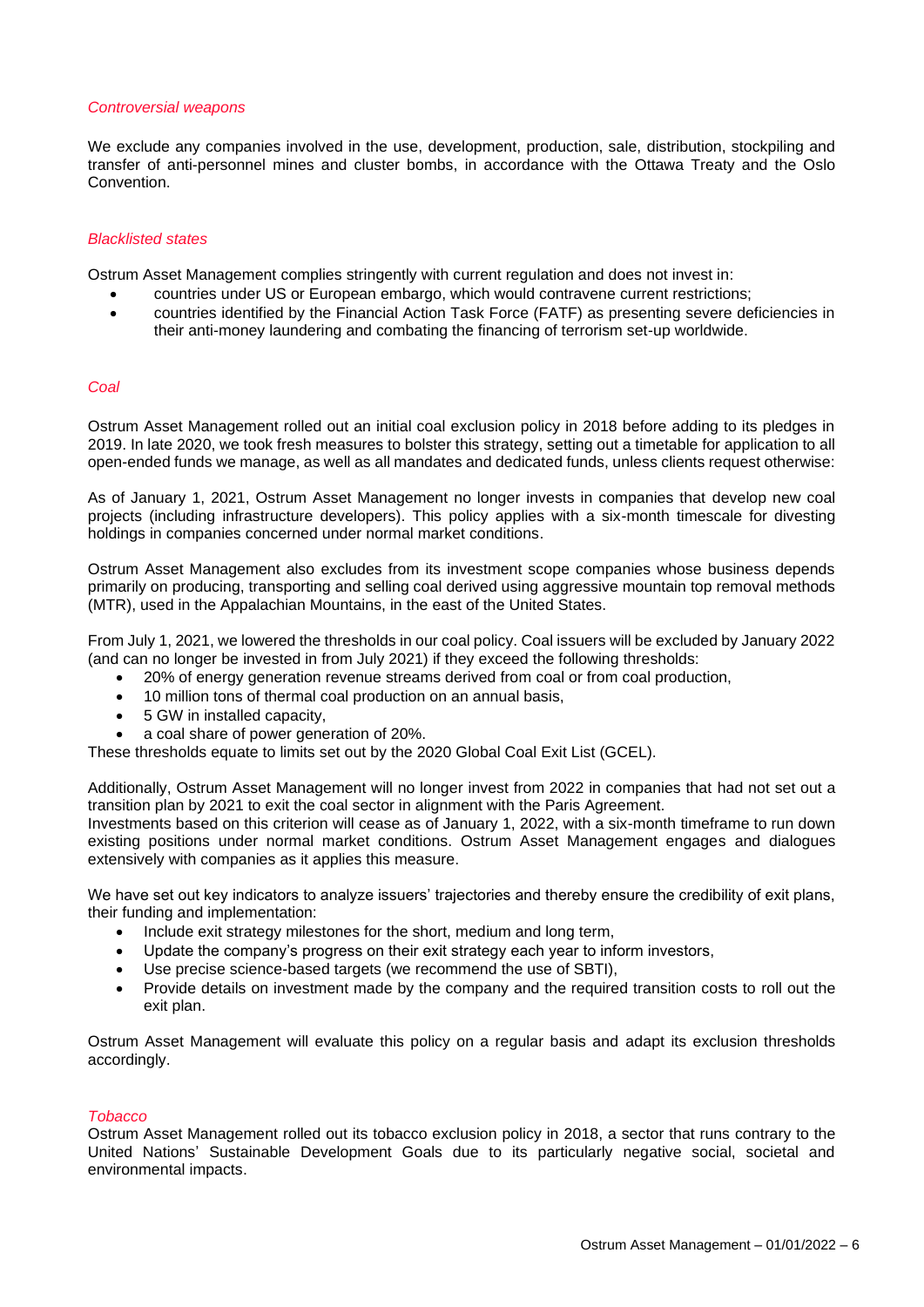#### *Under development*

We made updating our coal policy the priority for 2020. For 2021, we decided to focus on further bolstering our climate strategy as we take our approach a step further, looking at other highly polluting sectors, particularly oil and gas.

We will also look at other potential exceptions for the future, such as palm oil and the controversial weapons sector.

#### Controversy management: our Worst Offenders policy

Controversy management is a crucial plank of our policy on integrating sustainability risks. As soon as a controversy emerges on an issuer and is brought to our attention, we make our decisions depending on the severity of the controversy.

Ostrum Asset Management is committed to excluding from its investment scope all financial instruments from private issuers whose business is proven to contravene a range of fundamental responsibility standards. Issuers involved are all entities, whether listed or unlisted, that are proven to contravene the main principles of internationally established standards (United Nations Global Compact, OECD guidelines) as regards human rights, labor rights and business ethics, as well as environmental protection or that have been publicly excluded by institutional investors on the basis of these principles.

Following a very stringent procedure, the worst offenders committee may exclude any issuers that have been involved in a major controversy from our portfolios.

#### Incorporating ESG criteria into our investment process

Clear insight into environmental, social and governance issues is a useful and vital additional source of information for an asset manager. An understanding of the current and future trends that shape our economic and financial system, comprehension of ESG challenges inherent in each business sector, and the ability to factor in forthcoming regulatory changes are essential in managing our business operations. We therefore obviously strive to better assess environmental, social and governance aspects that may affect issuers and create both risks and opportunities. In our role as a responsible asset manager and in keeping with our fiduciary responsibility, we are committed to analyzing these challenges and their potential impact for issuers, so that we can take them on board in our investment decisions and our shareholder practices.

Ostrum Asset Management's investment management teams right across the company work to understand these complex challenges and their potential effects on issuers' businesses. Ostrum Asset Management's teams use a wide range of qualitative and quantitative ESG data that are selected for their relevance, wide coverage and complementarity to derive a useful materiality analysis. Our full range of investment management operations thus benefit from our proprietary ESG analysis process with a focus on sustainability risks and opportunities, to highlight the potential effects of ESG aspects on each issuer's risk profile and performance.

#### Incorporating sustainability risks into our credit research

#### **Material ESG aspects can affect an issuer's credit risk and have a considerable impact on its fundamental rating.**

Our team of credit analysts at Ostrum Asset Management continue their work to formally set out and further take on board ESG dimensions in their analysis and credit risk assessment for each credit issuer. **Our team systematically incorporates non-financial elements into its analyses when they are considered to be material, i.e. having an impact on the issuer's credit risk.** Each analyst is responsible for assessing the material nature of ESG criteria, as they draw on a vast range of information sources selected by the Ostrum Asset Management's portfolio management team as a whole – both qualitative and quantitative aspects – as well as their own individual research and insight into issuers and their ESG challenges.

To ensure consistency in analysis and fairness in the assessment of issuers, an analysis framework has been set out to round out these various research aspects, combining:

• An "issuer-by-issuer" approach so that each analyst can identify non-financial material aspects, and hence the strengths and weaknesses of each issuer with regard to specific ESG aspects;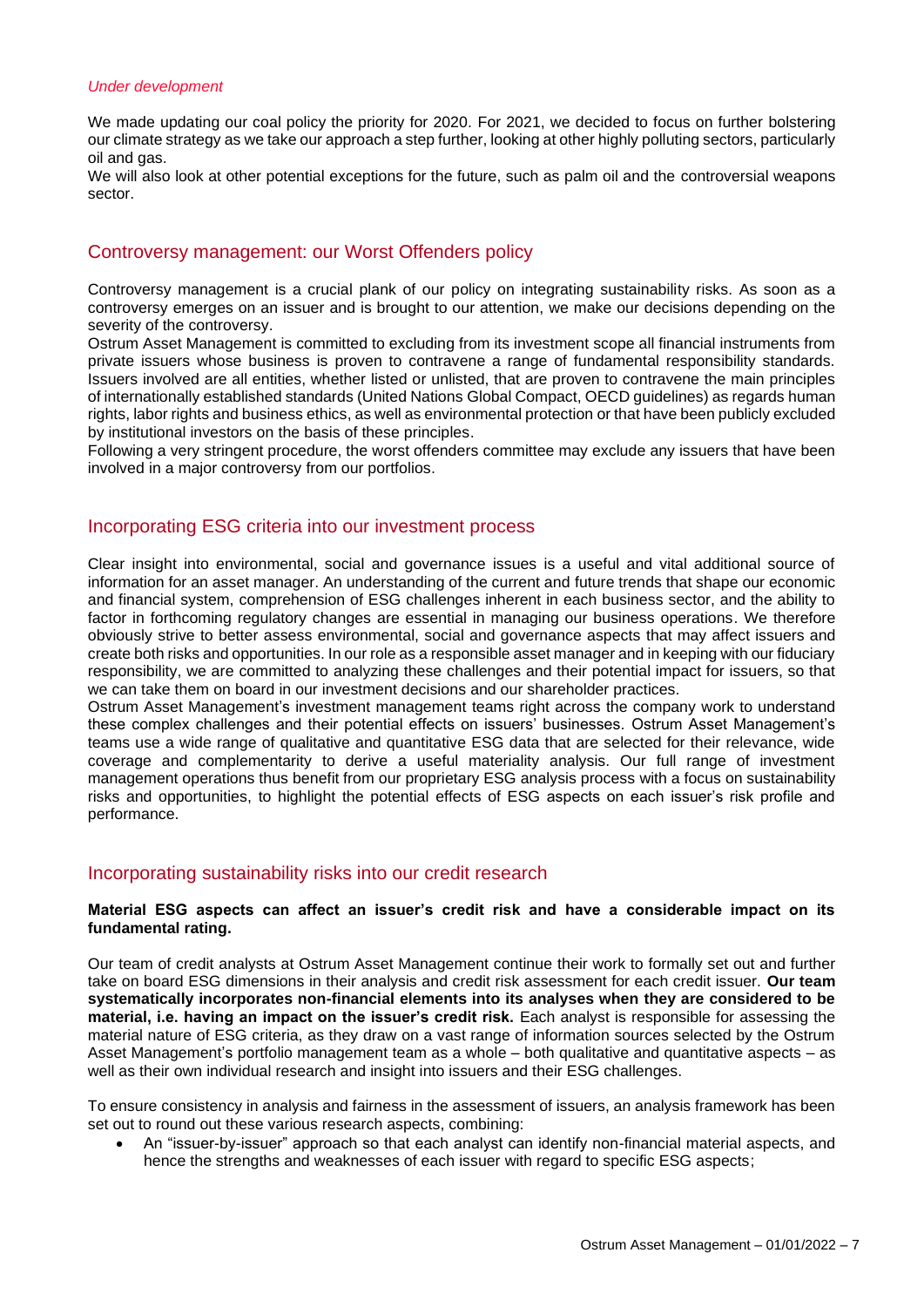• A sector-wide approach that is set out and shared by all analysts. Our teams have identified and set out the ESG challenges that specifically affect each business sector and segment.

In 2019, Ostrum Asset Management also launched a new scale for assessing material ESG risks and opportunities. We measure the extent of ESG risks depending on the relevance of ESG criteria for the industry or company itself: if ESG dimensions are relevant, we then assess their materiality on the company's risk profile. With a view to improving the transparency and comparability of ESG risks and opportunities across issuers, the Credit Research team has therefore implemented this new materiality assessment scale and made it available to all investment staff via our inhouse platform. Each assessment is also systematically supported by a qualitative analysis on each of the three E, S and G dimensions, detailed in dedicated reports written by our analysts for each individual issuer. This analysis of ESG aspects thus systematically and naturally affects our qualitative and quantitative credit risk quality assessment for issuers, highlighting both material risks and opportunities for the company's sustainability.

We classify ESG materiality on the basis of the materiality scale outlined below:

- ESG 0: ESG aspects are not relevant for the industry or the company;
- ESG 1: ESG aspects are relevant for the industry or company, but their materiality is low on the company's credit risk;
- ESG 2: ESG aspects are relevant for the industry or company, direct materiality is limited, or ESG risks/opportunities are significant, but the company is managing them successfully so materiality for credit risk is limited;
- ESG 3: ESG aspects are relevant for the industry or company, ESG aspects are a crucial component in the fundamental credit score, either independently or when combined with other factors.

ESG information – including ESG assessments and impacts – is outlined on our inhouse platform and accessible to the entire portfolio management department.

| <b>ESG</b><br>materiality<br>assessment | <b>Relevance of ESG</b><br>aspects for the<br>business sector or<br>company | Materiality of ESG factors on company's credit profile                                                                                                                                                                      |
|-----------------------------------------|-----------------------------------------------------------------------------|-----------------------------------------------------------------------------------------------------------------------------------------------------------------------------------------------------------------------------|
| ESG <sub>0</sub>                        | Not relevant                                                                |                                                                                                                                                                                                                             |
| ESG <sub>1</sub>                        | Relevant                                                                    | Aspects are relevant for the industry or company but<br>v.<br>their materiality on credit is low.                                                                                                                           |
| ESG <sub>2</sub>                        | <b>Relevant</b>                                                             | <b>ESG</b><br>direct<br>materiality<br>limited<br>Either<br>$\checkmark$<br>is.<br><b>or</b><br>risks/opportunities are significant, but the company is<br>managing them actively, so materiality for credit is<br>limited. |
| ESG <sub>3</sub>                        | Relevant                                                                    | ESG aspects can be a crucial component of the<br>✓<br>fundamental score or they are combined with other<br>factors.                                                                                                         |

Teams work in close cooperation to ensure interaction and integration with portfolio management, with informal communication as well as more formal meetings and committees. Additionally, all research material and analyses produced by Ostrum Asset Management are centralized and instantaneously published in the research knowledge database in our inhouse platform. This online information system is available for all portfolio management staff.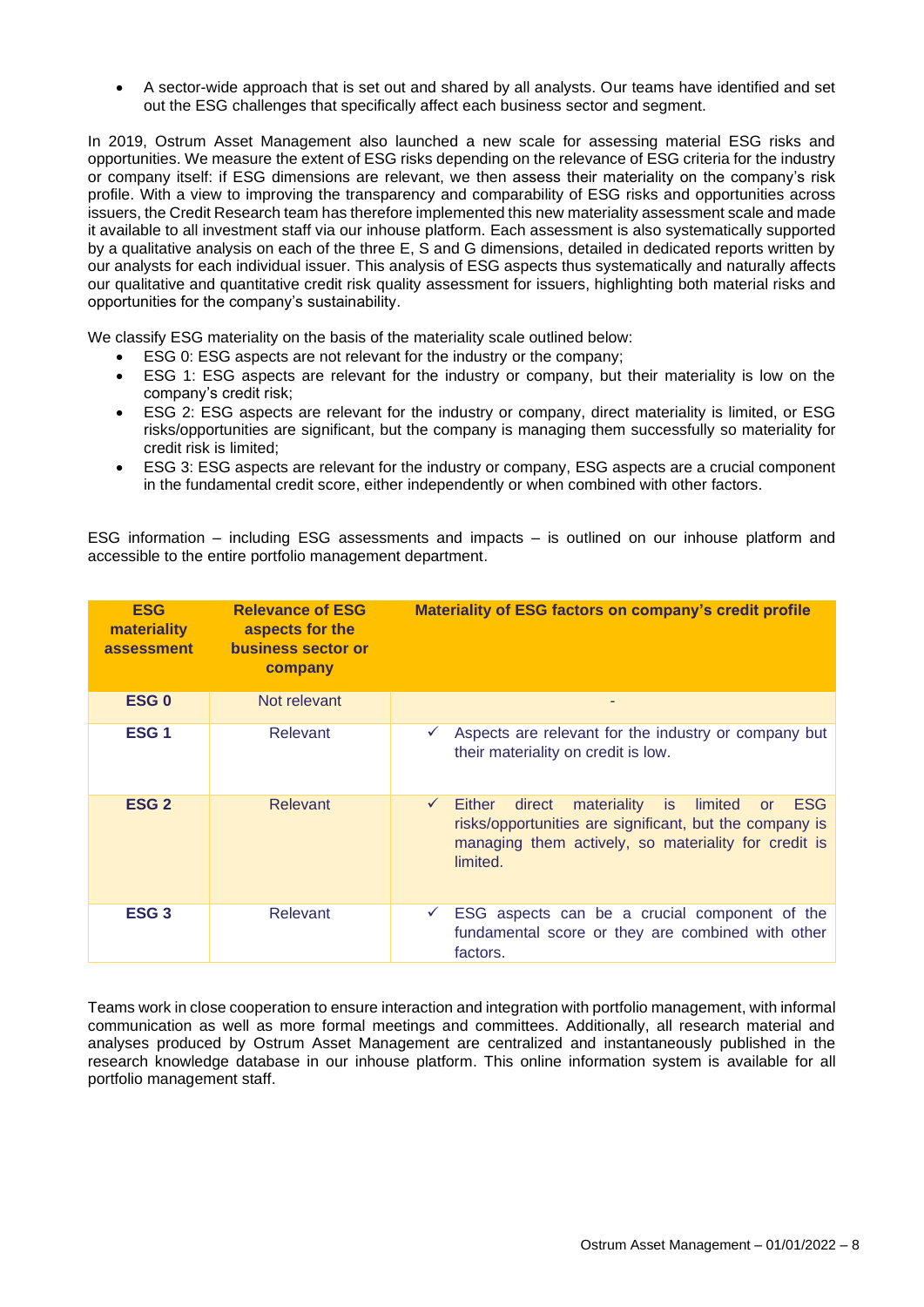#### Incorporating sustainability risks for sovereign issuers

Material non-financial aspects for sovereign and quasi-sovereign issuers are systematically taken on board and directly included via the **assessment of country risk** as we build portfolios.

This assessment involves two stages:

- Sovereign risk assessment model: our quantitative engineers recently developed a proprietary assessment model to provide medium-term projections with a one- to two-year timeframe, which are then updated every quarter if necessary. **This model helps outline any possible changes in the risk assessment for both developed and emerging countries, using our in-house rating scale. We monitor risk assessment projections for any changes for each country (+/- rating category)** and this innovative machine learning-type model provides additional information for portfolio managers. This system sits at the very heart of our investment process and is used in building our sovereign portfolios.
- Sovereign Debt Selection (SDS) Sector Team: our sovereign investment experts have longstanding expertise on ESG factors and **their impact on risk assessments for euro area countries**. The SDS team produces views on the relative value of government bonds for each country in the euro area to pinpoint sovereign debt where portfolio managers can take exposure for a defined period of time. **Members of the SDS team assess performance factors as well as risk factors (financial risks, such as macroeconomic and regulatory, as well as non-financial),** thereby analyzing E, S and G aspects for each individual country. By combining financial and non-financial aspects, the Sovereign Debt Selection team develops assessments on euro area sovereign debt for each maturity (1-3; 3-7; 7-15; 15+ years) and gives them a rating (-2, -1, 0, +1, +2).

#### Integration of sustainability risks into equity portfolio management

ESG practices are deemed to be an integral component of a company's overall quality in our equity portfolio management. Ostrum Asset Management's equity portfolio management team takes on board ESG criteria **to pinpoint a company's or a sector's risk,** while also identifying any opportunities. Our teams engage with companies to discuss these aspects.

**The equity portfolio management team thus seeks to ward off any potential risks via ESG considerations**. ESG is a key way to single out any long-term trends that could disrupt certain business sectors, so incorporating ESG dimensions into traditional financial analysis enhances visibility on issuer quality over the longer term.

Ostrum Asset Management's equity portfolio management team seeks to invest in quality, growth companies, on the basis of an analysis developed from meetings with companies' management. ESG analysis adds to our assessment of this quality and helps round out our evaluation. **Environmental risks on a company's products and services can be seen as a liability that hampers their balance sheets, while social risks are a clear red flag for weakness in our view**. Meanwhile, governance and management aspects are clearly interconnected. ESG dimensions therefore provide essential building blocks for our portfolio construction on a par with quality, upside and overall portfolio growth.

#### **Our portfolio managers will therefore exclude companies with ESG shortcomings or harboring ESG risks.**

Additionally, at the request of our clients on certain investment mandates – for example with specific SRI requirements – **we ensure high ESG quality for the portfolio**. For example, this can mean achieving a significantly higher ESG score for the portfolio than the benchmark. A minimum degree of ESG quality is also required on some portfolios to include a company in the investment universe.

Lastly, some of our equity portfolios also target an **ESG score for the portfolio surpassing the ESG score for the first four quintiles of the index: this goal is also included in the French SRI accreditation's requirements**.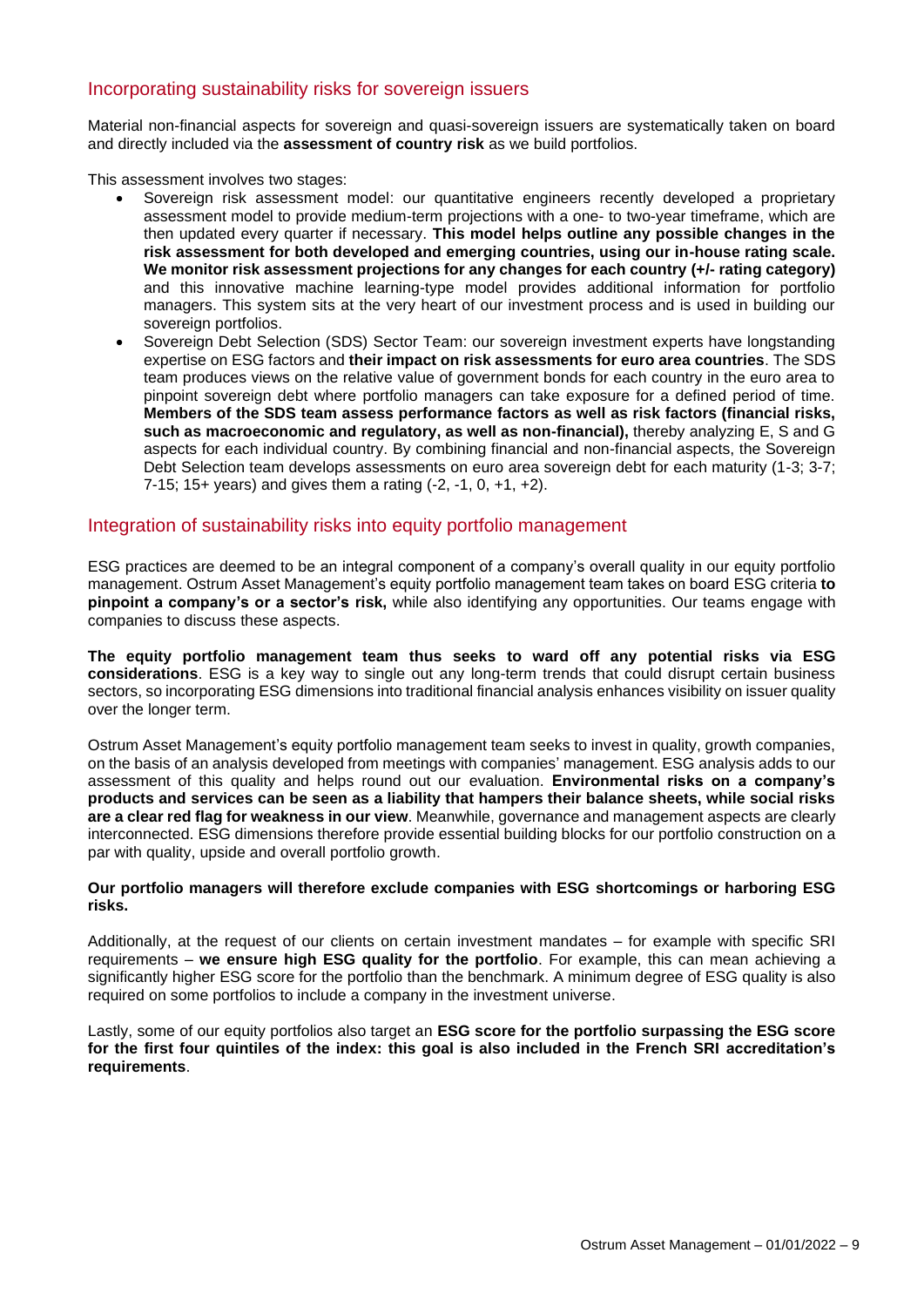#### Engagement

Ostrum Asset Management has **made engagement one of its key priorities**. The integration of ESG criteria is a growing area for dialogue with companies, and also offers us a much more extensive insight into the firms we invest in, as we support them in enhancing their ESG practices.

#### As of 2021, Ostrum Asset Management decided to **identify the main themes and areas in our assessment of companies' ESR policies and raise their awareness on their importance for us in our analysis**.

We therefore singled out company-wide themes for engagement.

Some of these themes will be championed more by fixed income portfolio management teams and promoted by our credit analysts, while others will be advocated by our equity portfolio management teams.

Meanwhile, some themes will not be subject to specific engagement efforts from our portfolio management teams, as they are deemed to be mainstream and are already a key component of our constant dialogue efforts with companies and/or there is insufficient data on them at this stage to be able to engage with companies on these aspects. However, these themes can be highly significant in our analysis of companies' CSR policies, and we will pay close attention to them via our controversy management policy. Ostrum Asset Management will ensure that any issuers involved in any kind of controversy are assessed rigorously in accordance with applicable procedures.

We have identified the following engagement themes:



### Risks related to climate change and biodiversity

#### *Risks related to climate change*

Over recent years, Ostrum Asset Management **has made the identification of climate risks and opportunities one of its main priorities, conducting an in-depth analysis of each sector with a view to pinpointing any risks that could have a material impact on companies** we invest in, with the ensuing effects on our asset management business and our clients.

Our analysts have carried out an extensive analysis of their sectors to clearly identify all climate risks and opportunities in our investments (this process is explained in detail above). This analysis offers an overview of short-term risks, which are more visible as they affect our investments in the immediate future, as well as preempting any medium- and long-term risks, which are sometimes more challenging to grasp.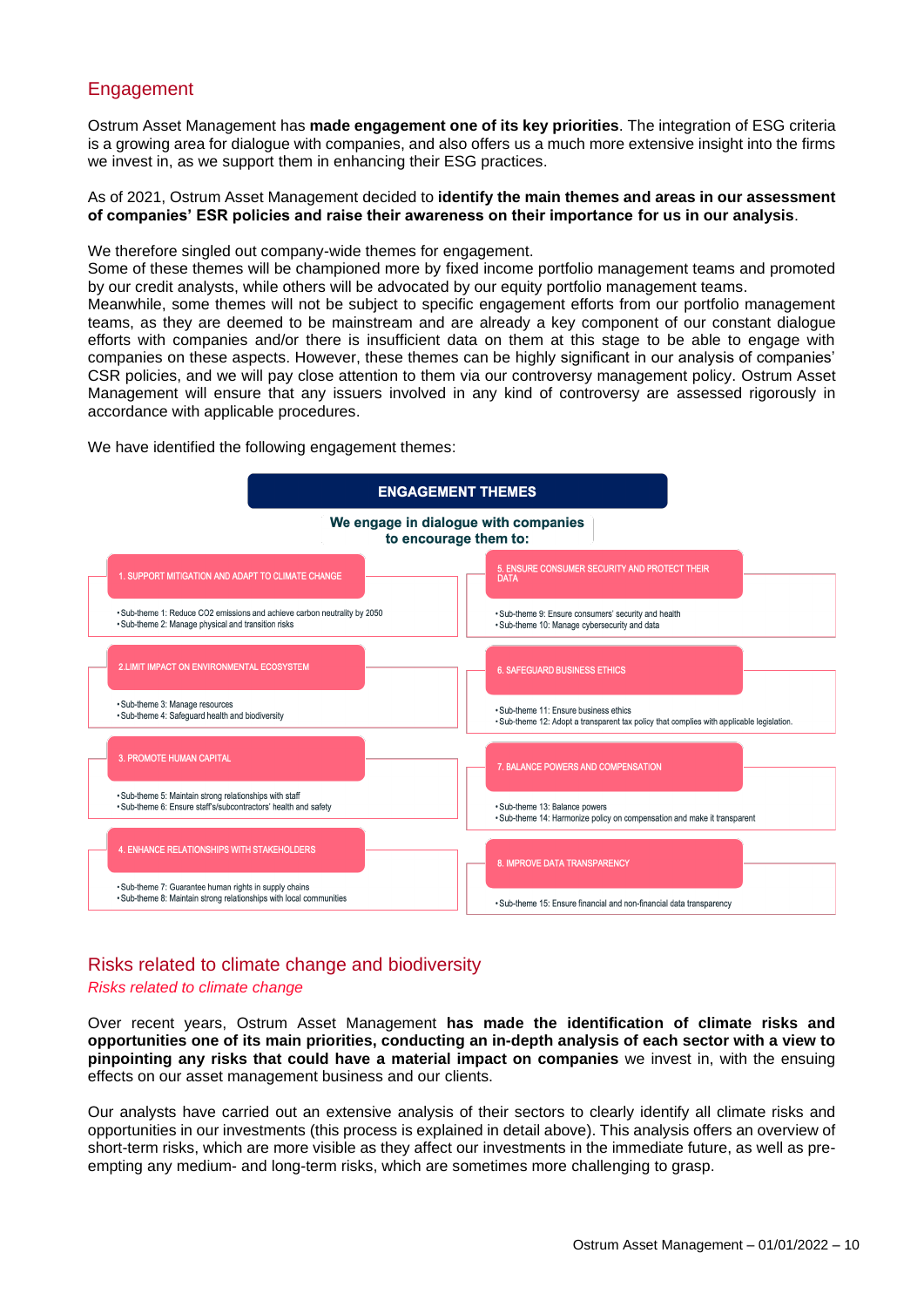#### All **climate risks identified and the way they are managed are outlined in detail in our TCFD report** on our website.

Ostrum Asset Management bolstered its coal exclusion policy in 2021 with a view to curbing the risks related to climate change, and enhanced the climate and carbon assessments for portfolios as we now apply a new methodology aligned with the IPCC's temperature scenarios for all our client portfolios.

Lastly, we have developed a solutions range to address our clients' climate policy requirements and hence reduce risks i.e. portfolio with limited carbon impact, targeted exclusions, products that support the energy transition, etc.

#### *Risks related to biodiversity*

The issue of biodiversity is growing in importance while **risks related to this issue are becoming increasingly material.** We have therefore included these risks to a greater extent in our analysis.

A range of aspects are now included in our credit analysts' materiality assessment, geared to reducing our impact on the destruction of biodiversity, such as the decrease of plastic use in supermarkets for example. Large banners are increasingly restricting the use of plastic bags or are adopting recycled plastic for their packaging. Meanwhile, producers have also set fresh pledges on the use of recycled or recyclable plastic.

Additionally, **our coal policy has a direct connection with biodiversity,** as the issuers covered have an impact on climate change, and consequently on biodiversity. Excluding these issuers can therefore curb the risks of damage to biodiversity.

Another very negative aspect for biodiversity is pumping water from mines, as it is particularly acidic and contains a high degree of heavy metals. This acid is extremely dangerous for human populations, animals, vegetation and water.

**Deforestation is also a crucial challenge for biodiversity, and** we have signed a raft of collaborative engagement initiatives on this theme **with a view to mitigating these effects and curbing our risks**:

- Investor Initiative on Sustainable Forest (Cattle and Soy) Organizations Ceres & PRI (since 2018);
- Deforestation and forest fires in the Amazon Investor statement 09/13/2019 Ceres Forest Environment, which works to tackle this issue.

Meanwhile, our **tobacco exclusion policy also supports the preservation of biodiversity,** as tobacco production involves planting tobacco plants, which – as is the case with palm oil – means severe deforestation for existing trees. According to the French anti-tobacco committee (*Comité national contre le tabagisme*), 200,000 hectares of forest are lost to tobacco planting each year, making it responsible for 1.5% of world deforestation. Additionally, producing one ton of tobacco requires 12 cubic meters of wood. Tobacco is not a hardy plant, so a great deal of fertilizer, herbicides and pesticides are needed for its growth, which are obviously dangerous for the environment: these products do not remain on the surface of tobacco plantations, but rather leach into the soil and water tables, disrupting the entire underground ecosystem. Filters are produced from large quantities of plastic materials that can take several years, or even decades to break up. Meanwhile, cigarette ends are even more toxic as they are produced from thousands of harmful substances such as tar and heavy metals.

Lastly, in 2020, in addition to the initiatives signed in previous years and still ongoing, Ostrum Asset Management signed several **fresh pledges, particularly on biodiversity**:

• **Investor Statement on the need for biodiversity impact metrics** (Mirova initiative): based on the principle that the Earth's biosphere is a common good and is under increasing stress, limiting its ability to deliver sustainable ecosystem services today and tomorrow, as investors we recognize a need to protect biodiversity. To do so, the financial sector has shown a steadily growing interest in the integration of environmental issues within investment processes. However, we lack the tools to accurately and consistently measure these impacts, although we recognize that a wide range of industries are having a direct impact on biodiversity. We need better tools to allow us to measure and reduce the physical impact of investments on ecosystems. Therefore, we wish to publicly express our need for biodiversity-related impact metrics that would respect six principles on methodologies and data collection.

Collaborative engagement is a way to single out controversial practices across a sector or group of companies, and engage in dialogue to press for greater transparency and, where appropriate, a change in practices.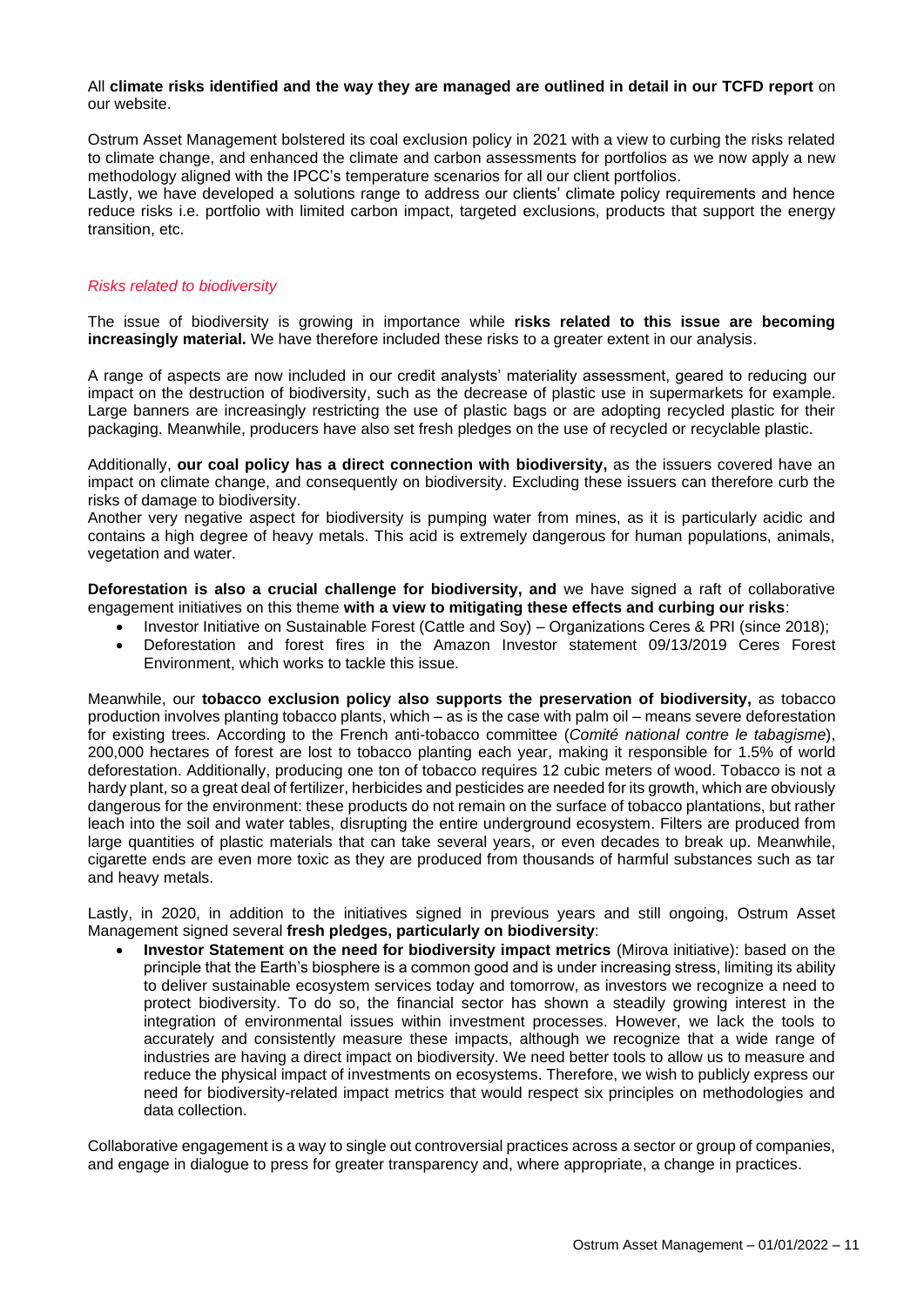Engagement is conducted with other investors with a view to increasing the influence of responsible investors and encouraging issuers to make clear and measurable changes within a specific timeframe. Engagement can also be organized by sector-wide organizations and/or public policy.

**Risks related to both climate change and biodiversity have been selected as areas for engagement that will be addressed right across Ostrum Asset Management. Dialogue on these aspects will support portfolio management teams – both analysts and portfolio managers – as they pre-empt risks on these two key dimensions.** 

The following themes have been selected:

- THEME 1: SUPPORT MITIGATION AND ADAPT TO CLIMATE CHANGE Climate change has become one of the most critical challenges facing our society over the decades ahead, requiring an extensive overhaul of our economies and all business sectors.
	- $\circ$  Sub-theme 1: Reduce CO<sub>2</sub> emissions and achieve carbon neutrality out to 2050. Companies must demonstrate their business resilience in a low-carbon world. Carbon management has become a crucial challenge that management must address from both a strategic and operating standpoint. The energy and transportation sectors are key participants in this debate.
	- o Sub-theme 2: Manage physical and transition risks. Companies are faced with both transition risks – resulting from the effects of implementation of a low-carbon business model – and physical risks resulting from damage directly caused by weather and climate events.
- THEME 2: LIMIT THE IMPACT ON THE ENVIRONMENTAL ECOSYSTEM Natural resources management has consistently been part of companies' strategies to minimize costs, but the protection of biodiversity is becoming increasing important for civil society, regulators and companies.
	- o Sub-theme 4: Safeguard health and biodiversity Preservation of biodiversity includes managing waste, pollution, recycling and product supply. It increasingly exposes companies to reputational and operational risk, as well as fines.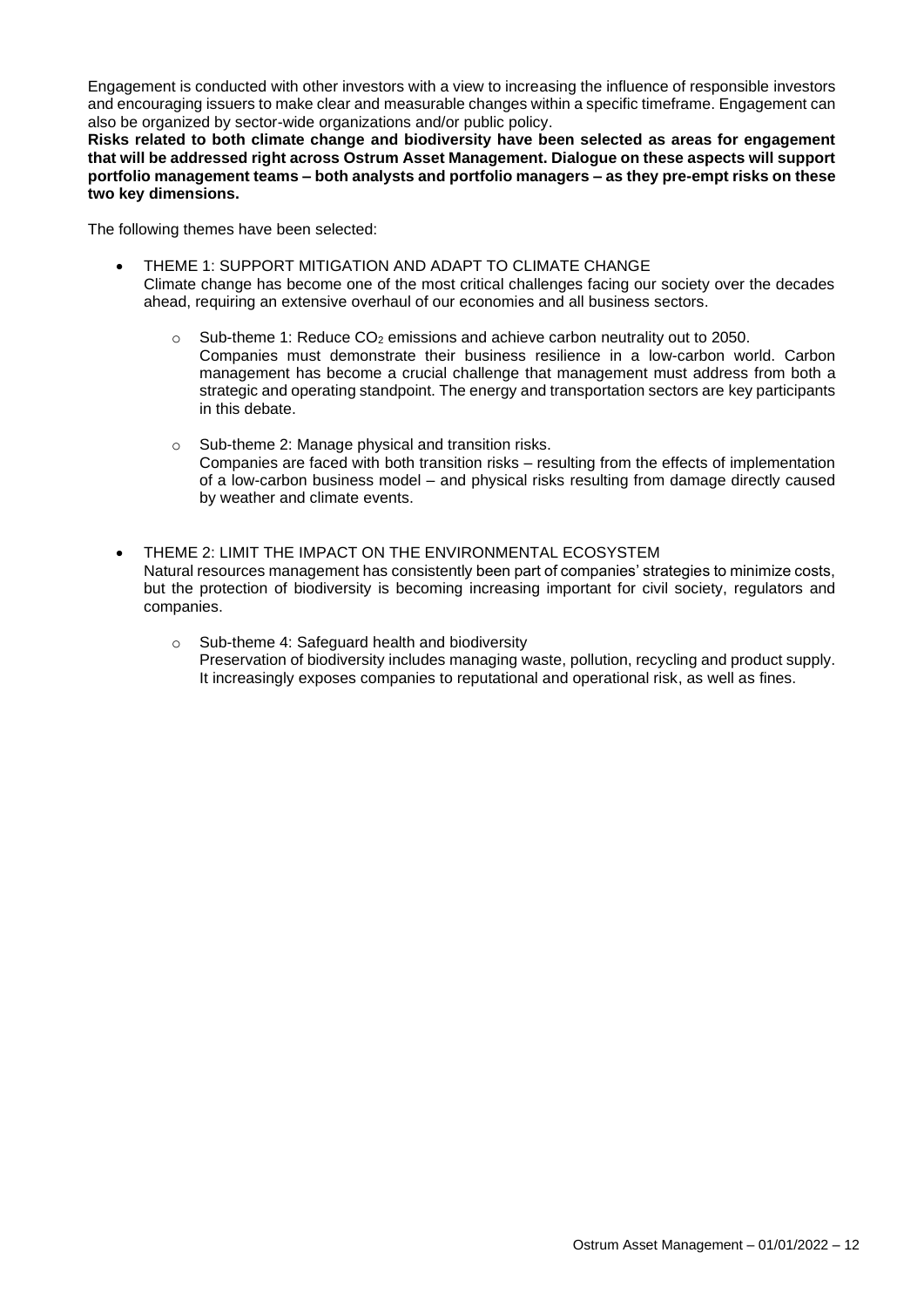## <span id="page-12-0"></span>**1.2. ADEQUATE DUE DILIGENCE POLICY ON THE PRINCIPAL ADVERSE IMPACTS OF INVESTMENT DECISIONS ON SUSTAINABILITY FACTORS**

Article 4 of SFDR (EU) 2019/2088 on sustainability-related disclosures in the financial services sector stipulates transparency with regard to the adverse sustainability impacts on sustainable investment goals or on the promotion of environmental and social characteristics in the investment decision-making process for our products in question.

Ostrum Asset Management has further taken account of adverse sustainability impacts in its decisions and its organization. Governance on these aspects is set out in its procedures, geared to clarifying the roles and responsibilities of the various teams.

Ostrum Asset Management fully takes on board the main adverse impacts of its investment decisions on sustainability factors.

We draw on several policies to identify and categorize the main adverse sustainability impacts.

Ostrum Asset Management has set out an ESG policy that defines its environmental, social and governance (ESG) investment policies and practices. This document highlights its pledges to responsible investment across its full business range, complying and keeping up to date with French and international regulation.

Ostrum Asset Management has also developed an engagement and voting policy that covers all asset classes and sets out shared themes and areas for engagement. In our equity portfolio management, engagement and voting are closely connected, and Ostrum Asset Management encourages companies it invests in to improve their practices by voting in shareholder meetings for all holdings and in accordance with its active policy, following the most stringent standards and taking on board social and environmental challenges.

In keeping with the commitments taken by the Paris financial center at the 2015 COP 21, Ostrum Asset Management is committed to actively contributing to the vital fight against climate change and supporting the transition to a low-carbon economy. In 2019, following on from the declaration by the Paris financial center on July 2, Ostrum Asset Management bolstered its actions in terms of both market-wide efforts and its own policies.

All sector policies outlined in the section on the integration of sustainability risks also provide a clear view of the main adverse impacts taken into consideration by Ostrum Asset Management.

A number of initiatives are also outlined in Ostrum Asset Management's general CSR policy. Ostrum Asset Management will be able to provide the reporting required by SFDR on the main adverse impacts in the required timeframe.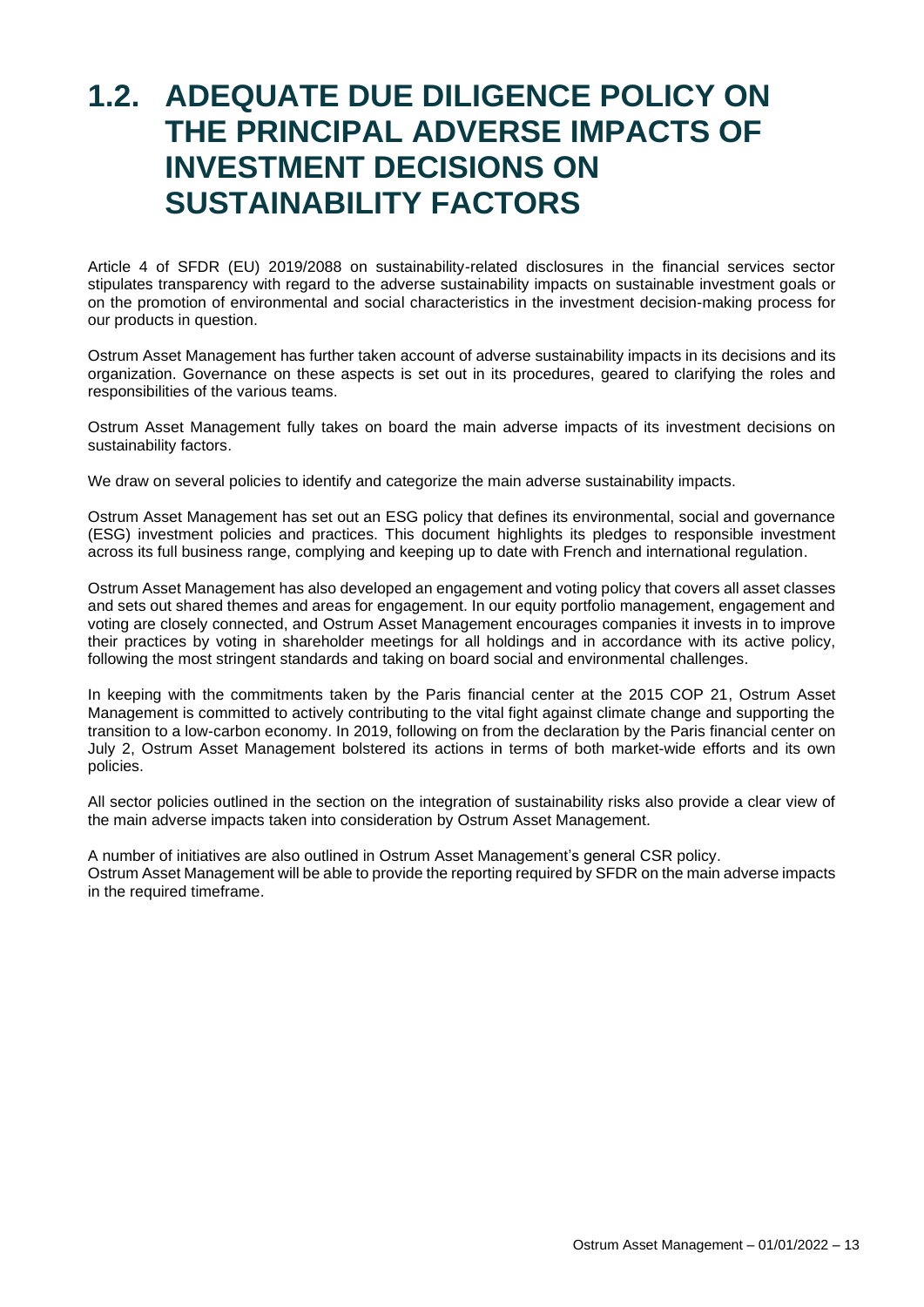## <span id="page-13-0"></span>**1.3. DESCRIPTION, ASSESSMENT METHODS, MEASUREMENT AND MONITORING OF PORTFOLIOS MANAGED BY OSTRUM ASSET MANAGEMENT**

Ostrum Asset Management has classified its portfolios in accordance with articles 6 and 8 of SFDR. None of our portfolios are classified under article 9.

All these portfolios' characteristics are outlined in their pre-contractual documentation.

Portfolios classified under article 6 are separated into two categories:

- Portfolios where the investment process does not incorporate an ESG approach;
- Portfolios where there is no ESG objective in the portfolio's management but where the investment process applied by the portfolio manager complies with all ESG policies defined by Ostrum Asset Management and benefits from the integration of sustainability risks in the analysis of the investment universe.

Portfolios classified under article 8 have an investment process that includes ESG characteristics (average score, minimum quality required, CO<sub>2</sub> targets, etc.).

Methodologies for calculating, assessing and monitoring our portfolios are outlined in greater detail in the first section of this document on the integration of sustainability risks into the investment decision-making process.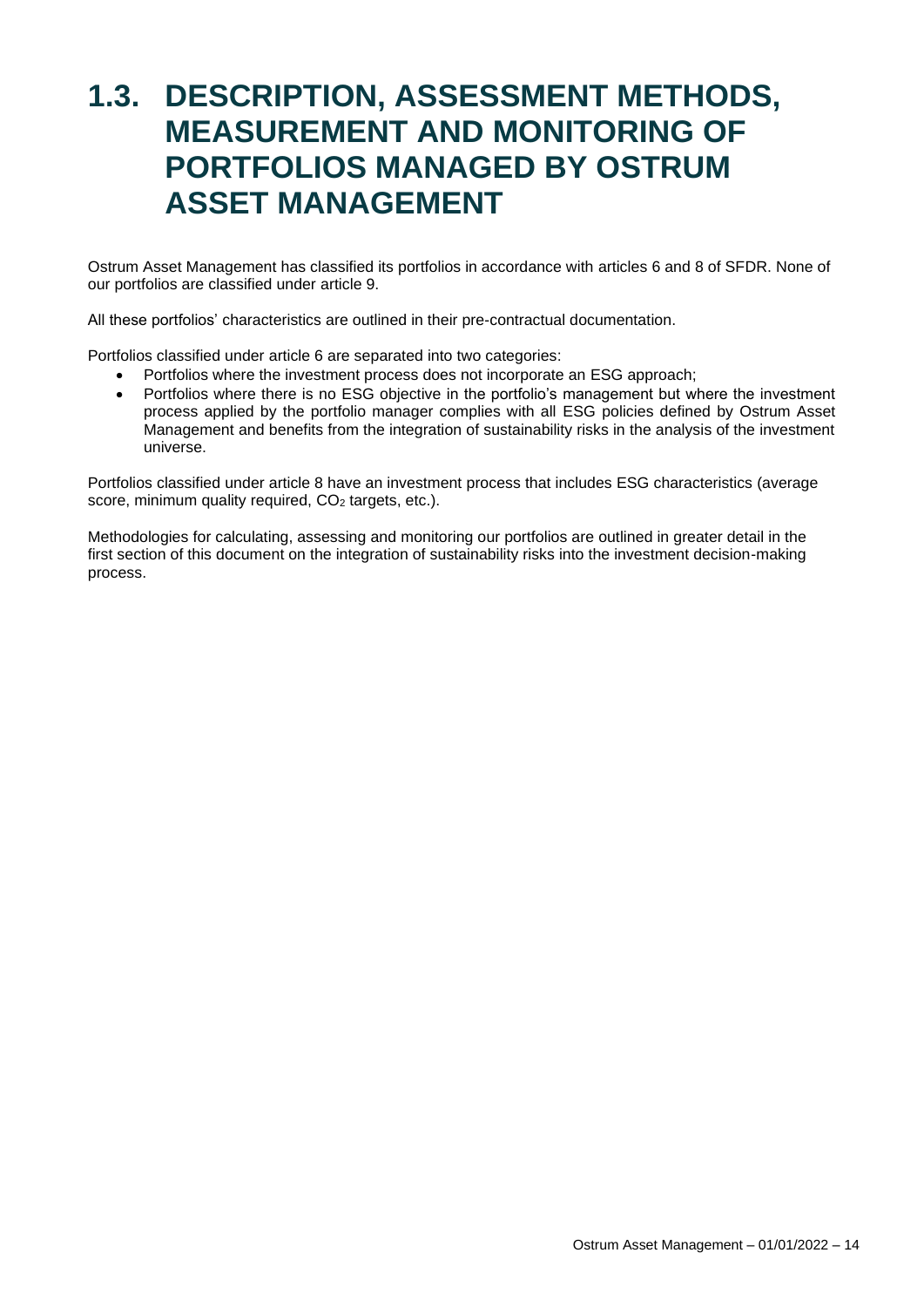### **ADDITIONAL NOTES**

#### **Ostrum Asset Management**

Asset management company regulated by AMF under n° GP-18000014 – Limited company with a share capital of 48 518 602 €. Trade register n°525 192 753 Paris – VAT: FR 93 525 192 753 – Registered Office: 43, avenue Pierre Mendès-France, 75013 Paris – [www.ostrum.com](http://www.ostrum.com/)

This document is intended for professional and non professional clients in accordance with MIFID. It may not be used for any purpose other than that for which it was conceived and may not be copied, distributed or communicated to third parties, in part or in whole, without the prior written authorization of Ostrum Asset Management.

None of the information contained in this document should be interpreted as having any contractual value. This document is produced purely for the purposes of providing indicative information. This document consists of a presentation created and prepared by Ostrum Asset Management based on sources it considers to be reliable. Ostrum Asset Management will not be held responsible for any decision taken or not taken on the basis of the information contained in this document, nor in the use that a third party might make of the information.

Figures mentioned refer to previous years. Past performance does not guarantee future results. Any reference to a ranking, a rating or an award provides no guarantee for future performance and is not constant over time. Reference to a ranking and/or an award does not indicate the future performance of the UCITS/AIF or the fund manager.

Under Ostrum Asset Management's social responsibility policy, and in accordance with the treaties signed by the French government, the funds directly managed by Ostrum Asset Management do not invest in any company that manufactures, sells or stocks anti-personnel mines and cluster bombs.